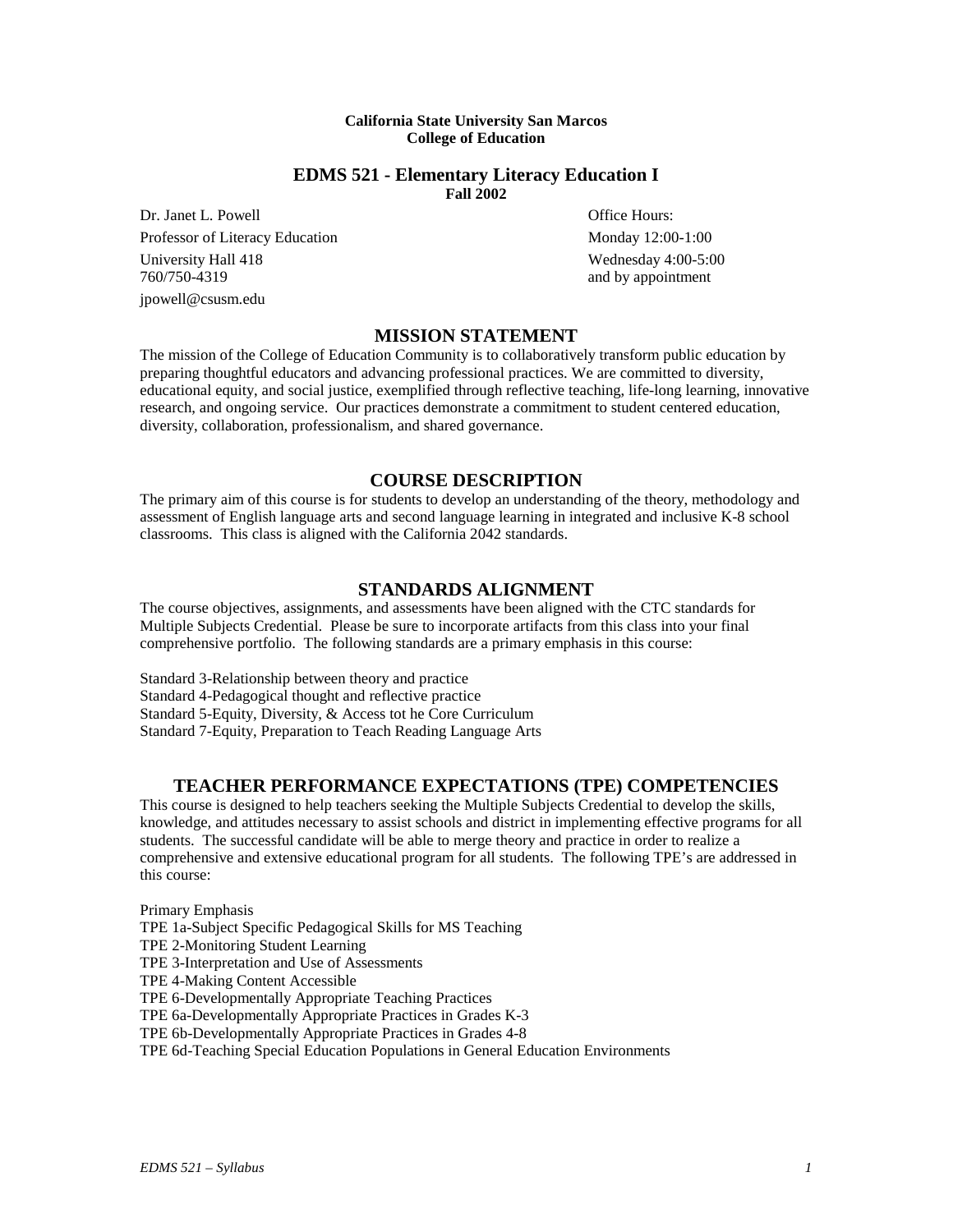Secondary Emphasis: TPE 5-Student Engagement TPE 7-Teaching English Learners TPE 8-Learning about Students TPE 9-Instructional Planning TPE 10-Instructional Time TPE 11-Social Environment TPE 13-Professional Growth TPE 14-Educational Technology TPE 15-Social Justice and Equity

## **OBJECTIVES**

# **KNOWLEDGE**

Students will:

gain an understanding of how a first and second language is acquired.

gain an understanding of the reading process and its relationship to thought, language and learning. gain an understanding of how people learn to read and write in their first and second language become familiar with current approaches to the teaching of reading and writing and the theoretical bases of such approaches.

become familiar with current approaches to the teaching of reading and writing in culturally and linguistically diverse elementary school classrooms

become familiar with classroom diagnostic techniques and evaluation procedures.

become familiar with current approaches to the teaching of reading and writing to children with special learning needs

### **SKILLS**

Students will:

become sensitive observers of children's language using behaviors.

analyze children's reading and writing behavior as a basis for making instructional decisions translate the results of formal and informal assessment of children's reading and writing behaviors into instructional plans

develop the ability to select appropriate materials and instructional strategies to meet the individual needs of students

learn how to organize the classroom for teaching reading and writing to culturally and linguistically diverse populations.

### **ATTITUDES AND VALUES**

Teacher candidates will:

- develop an appreciation for the natural language abilities children possess for processing and producing print
- develop an appreciation for the need and value of integrating reading and writing into all areas of the curriculum
- affirm the importance of a rich environment for developing an effective language arts program.
- develop a sensitivity to and appreciation for culturally and linguistically diverse learners.
- develop a sensitivity to and appreciation for children with special learning needs
- develop an appreciation for the importance of reading and writing for their own personal and professional growth
- develop a respect for each student, his/her abilities and background and the student's right to instruction that meets his or her individual needs.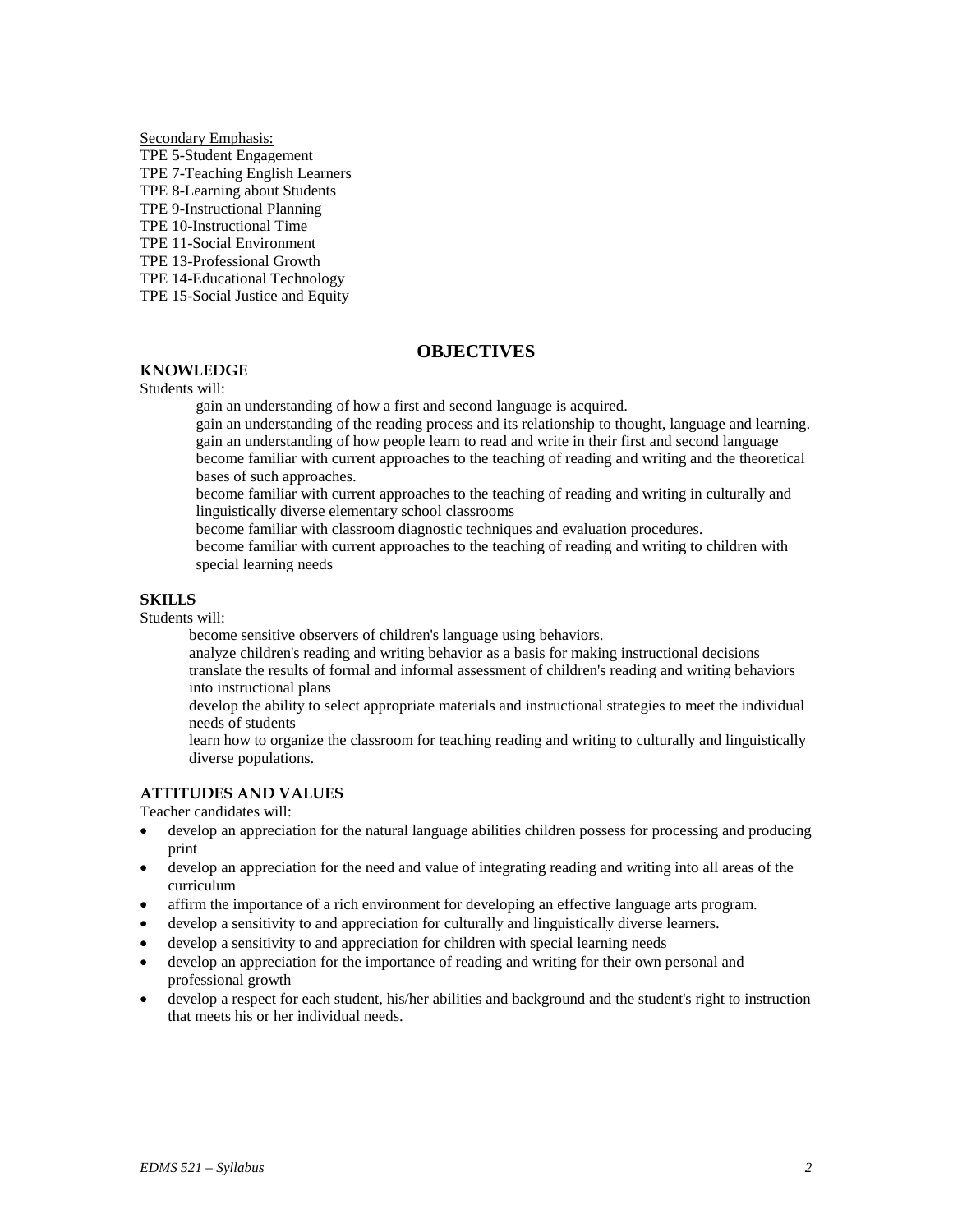# **REQUIRED TEXTS:**

Choate, J. (2000). Successful Inclusive Teaching. Allyn and Bacon ( $3<sup>rd</sup>$  edition) Gibbons, P. (1993). Learning to learn in a second language. Portsmouth, NH: Heinemann. Johns, J. (2000). Basic Reading Inventory: Pre-primer through grade twelve & early literacy assessments. Dubuque, Iowa: Kendall-Hunt. *Reading/language Arts Framework for CA Public Schools* CA Dept of Ed

Tompkins, G.E. (2001). *Literacy for the 21st Century: A Balanced Approach, 3rd Edition.* Prentice Hall. Zarrillo, J. J. (2002). Ready for RICA: A test preparation guide for California's Reading Instruction Competence Assessment. Merrill Prentice Hall.

## **ASSIGNMENTS:**

### **Language Arts Resource Notebook (Part 1)**

Each of you will develop a Reading/Language Arte Resource Notebook that will be used to inform your teaching. The Resource Notebook has two main objectives. First is to demonstrate your learning and understanding of the reading and language arts. Second is to start building a resource for your own learning. Be creative and thoughtful in the compilation of the notebook—it will be a demonstration that you are ready to teach the language arts to a diverse student population.

The Notebook will be organized around the 13 RICA Content Areas (see "Notebook Resources" Handout).

Each section of the notebook should contain the following:

- Two to three pages summarizing the topic of the section (bullets are encouraged)
- Your reactions, thoughts on the topic
- Two strategies
- An observation form (except for section 1)
- Lesson plans, articles, and any other resources collected within class or student teaching that would be helpful.

For the first semester you will need to complete the following content areas:

- Section 1 Philosophy of Literacy Learning
- Section 3 Planning, Organizing, and Managing Reading Instruction
- Section 4: Phonemic Awareness
- Section 5: Concepts About Print
- Section 6: Systematic, Explicit Phonics and Other Word Identification Strategies
- Section 7: Spelling Instruction
- Section 8: Reading Comprehension Narrative
- Section 13: Vocabulary Development
- Section 14: Structure of the English Language
- Section 15: Special Needs

You may include course assignments (lesson plan, case study, mini book unit, etc.), course handouts and materials from your classroom/school site, examples of lesson plans and student work, information from internet sources or professional journals... You may even include pictures of students learning a specific strategy. Be creative and thoughtful! This resource notebook will contain samples of your learning and understanding, and examples of your work that demonstrate that you are ready to instruct children in reading, writing, listening and speaking. Feel free to use a variety of graphic and written presentations, as best suits your learning style, in order to show your learning and understanding. Use a three-ring binder to organize your materials. Work with a friend so you can exchange ideas.

As you learn about assessment, phonemic awareness, the use of phonics, comprehension strategies and other components crucial to effective literacy instruction, compiling your resource notebook will help you prepare and review the content areas assessed by the RICA test. More importantly, it will serve as a